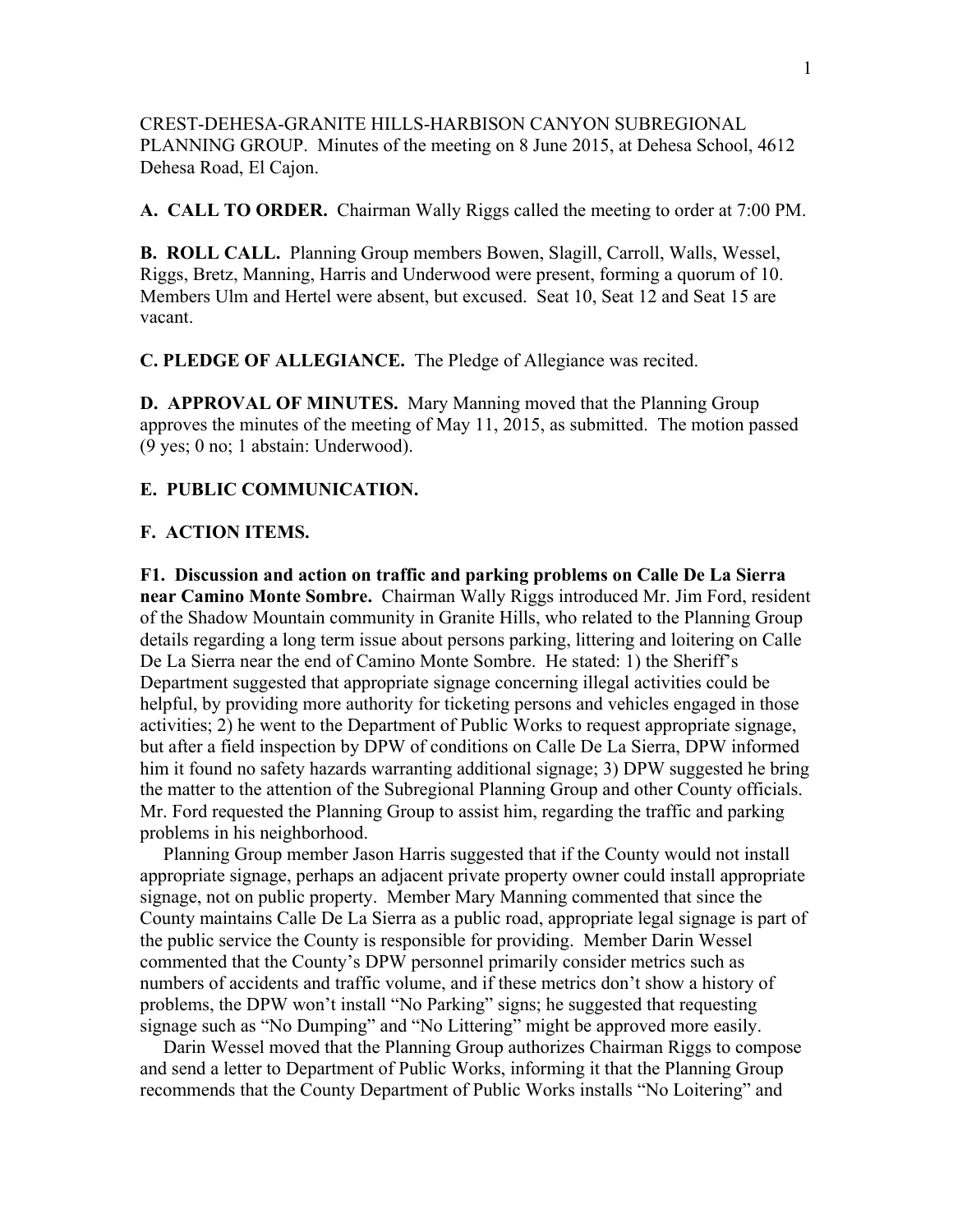"No Littering" signs on Calle De La Sierra, similar to such signage on other streets in the area. The motion passed (10 yes; 0 no; 0 abstain).

**F2. Authorization of letter to Board of Supervisors regarding LU-2.1, Leapfrog Development.** Chairman Riggs reported that he had sent a letter expressing the Planning Group's general support of not altering and weakening Policy LU-2.1, regarding the County's controls for preventing leapfrog development, as directed by the Group at its meeting on May 11, 2015. He said the San Dieguito Planning Group was requesting continued support for the effort to retain the existing Policy LU-2.1, and was providing a template for the Group to follow in providing further comments to the Board of Supervisors about this matter. Chairman Riggs asked if this template letter satisfied the members of the Planning Group for sending to the Board of Supervisors.

 Lory Walls moved the Planning Group approves sending an appropriately worded letter of support for retaining the existing Policy LU-2.1, based on the template letter discussed, to inform the Board of Supervisors of the Planning Group's advice and recommendation concerning this issue. The motion passed (10 yes; 0 no; 0 abstain).

## **F3. Comparison of Group Standing Rules of Order, as related to BOS Policy I-1.**

Chairman Riggs invited Planning Group member Darin Wessel to lead a discussion concerning possible changes to the Group Standing Rules of Order. Darin and the other Group members talked about the issues of vacant seats and Policy I-1 and Group Standing Rules, concerning absences of a Group member from regular meetings, and possible impacts to Planning Group function. Wally Riggs reminded the Group that it was agreed by Group consensus to waive the issue of a member's absences, unless it became a chronic problem, at which time the Group could take appropriate action.

 Darin Wessel moved that the Planning Group directs him to work on Group Standing Rules "cleanup language" for this topic, for discussion and possible action at the Group's July meeting. The motion passed (10 yes; 0 no; 0 abstain).

## **G. GROUP BUSINESS.**

**G1. Announcements and correspondence.** Mary Manning announced that the Lions Club Annual Swap and Shop event of donated items would be held on 20 June, 8 AM – 12 noon, at Old Ironside Park, Harbison Canyon. Donations of anything useful (i.e., clothes, utensils, furniture, toys, etc.) can be brought to the event on 20 June, or to Mary Manning before. All left over goods at the end of the event will be given to Crisis House or Disabled Veterens.

**G2. Expense reimbursement requests.** There were no reimbursement requests.

**G3. Discussion and action item.** None.

**G4. Subcommittee reports.** None.

**G5. Meeting updates.** The next meeting of the Planning Group will be on 13 July 2015 at Dehesa School, 4612 Dehesa Road, El Cajon.